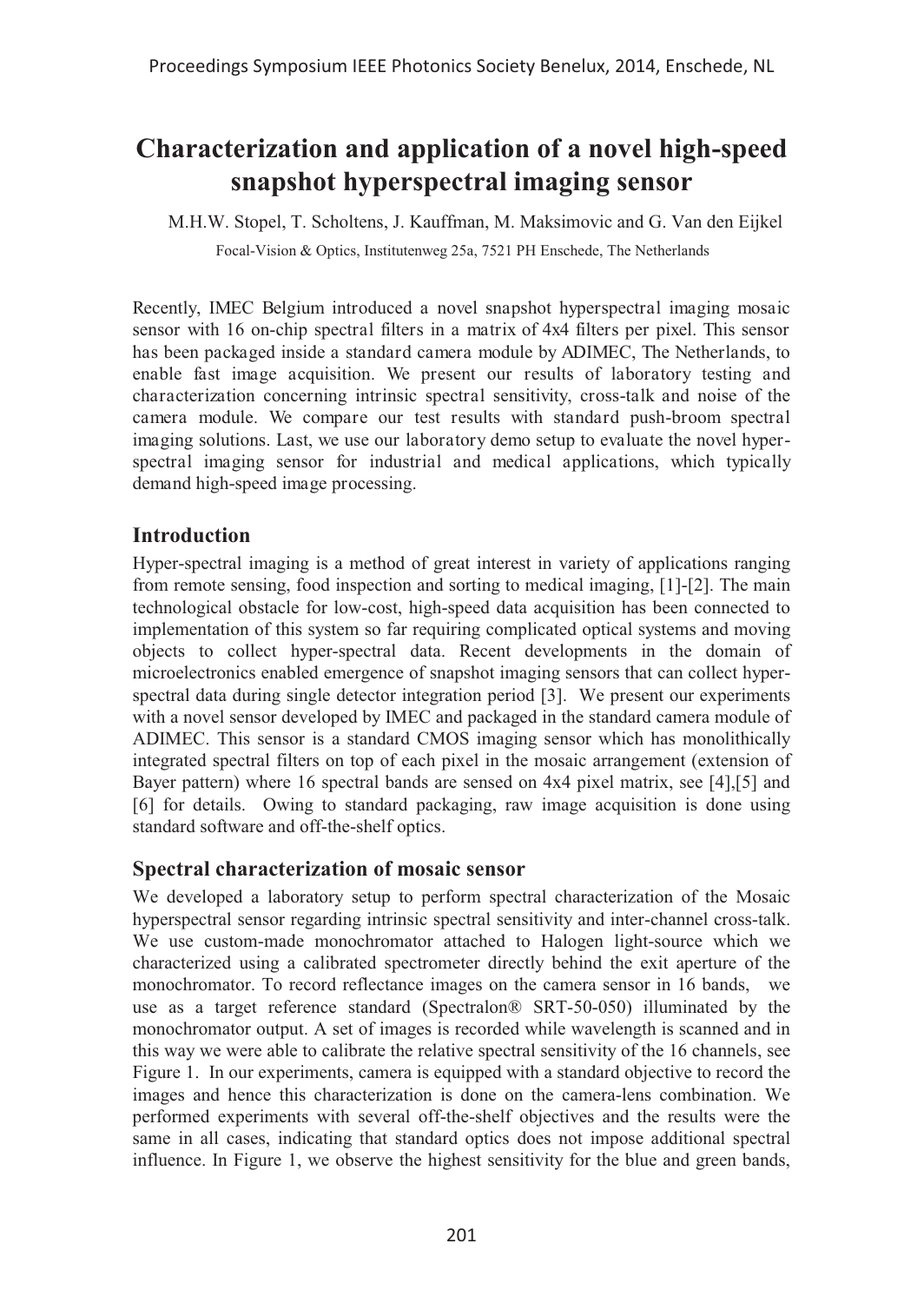#### Proceedings Symposium IEEE Photonics Society Benelux, 2014, Enschede, NL

and a decreasing sensitivity towards the red spectral region. We also observe partial overlap between different channels. First, some major bands are close to each other, and second, multiple bands exist per channel and create cross-talk between the channels, see Figure 2. In practical applications requiring spectral reconstruction, the observed spectral cross-talk is a particularly important undesired feature that needs to be dealt with using re-mapping of spectral bands. A linear (Figure 3, middle) or non-linear (Figure 3, right) transformation of a recorded hyperspectral datacube (Figure 3, left) can be applied to reduce spectral cross-talk and to map recorded signals to reconstruct the spectral reflectance properties of objects in the scene. This transformation is needed to prepare (hyperspectral) image data for use in classification of objects.



Figure 1 Spectral channel characterization: relative spectral sensitivity (left) and normalized intensity per channel on the sensor.



Figure 2 Cross-talk scheme on mosaic sensor represented via correlation coefficients between channels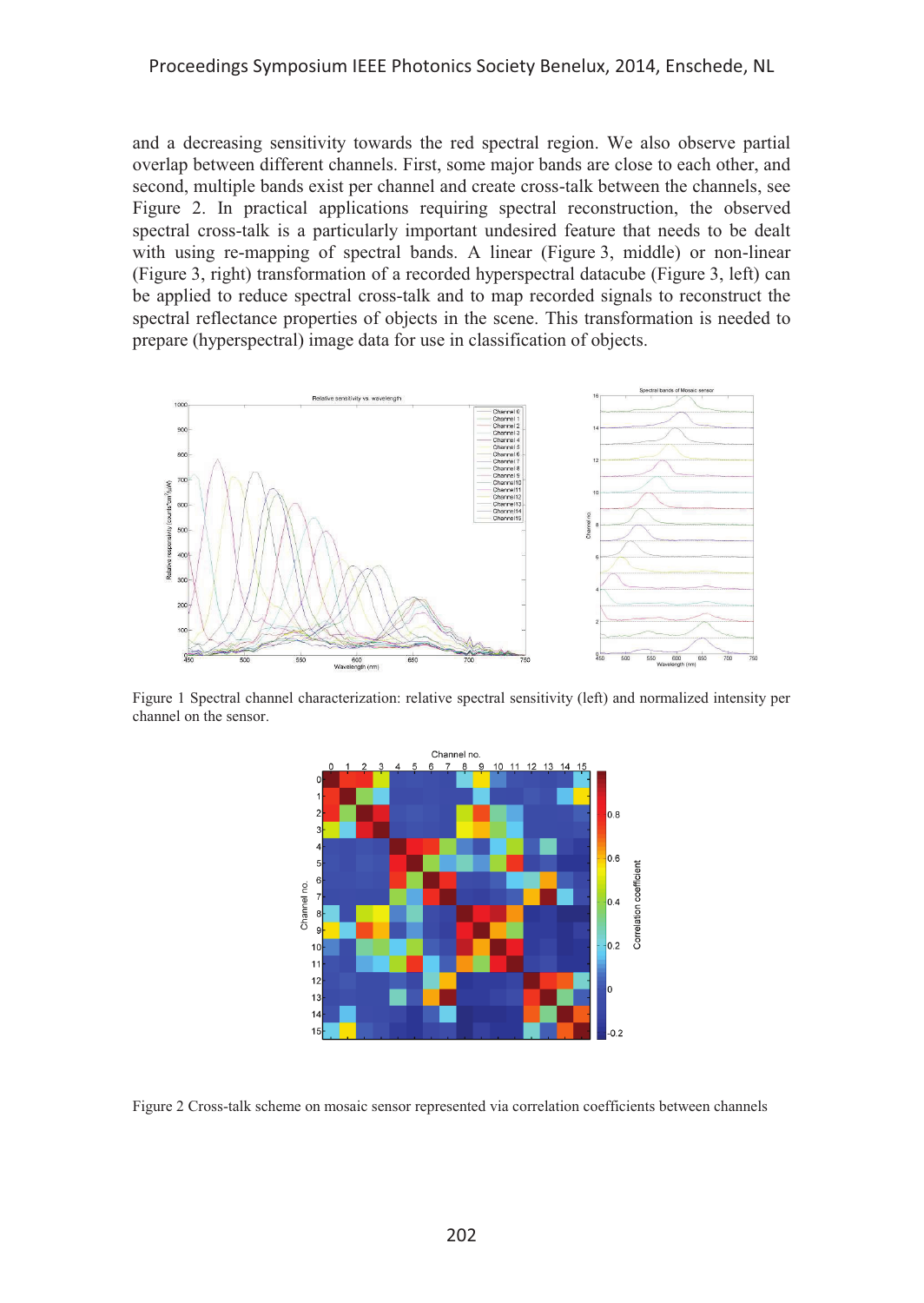

Figure 3 Rainbow pattern recorded with standard RGB camera (top). Hyperspectral datacube recorded on mosaic sensor (bottom): original data (left), data after linear transformation (middle) and data after nonlinear transformation (right)

## **Application example**

In the field of hyperspectral imaging, the majority of systems used are scanning devices requiring long acquisition time, complex data pre-processing and non-standard interfaces. Utilization of snapshot imaging system enables tackling typical practical problems with the low acquisition speed, motion blur and/or spectral change during acquisition. Example application area is the inspection and sorting of objects (e.g. food processing or industrial manufacturing) where high speed is of paramount importance. We show an example of spectral response between real and fake (plastic) apple in Figure 4. In these samples, see Figure 4 (left), the colour response is nearly identical in the visible range and thus prevents discrimination between them for both the standard colour cameras alongside with human visual system. However, spectral response measured by 16 channel device (after applying spectral band transformation) show difference between samples.